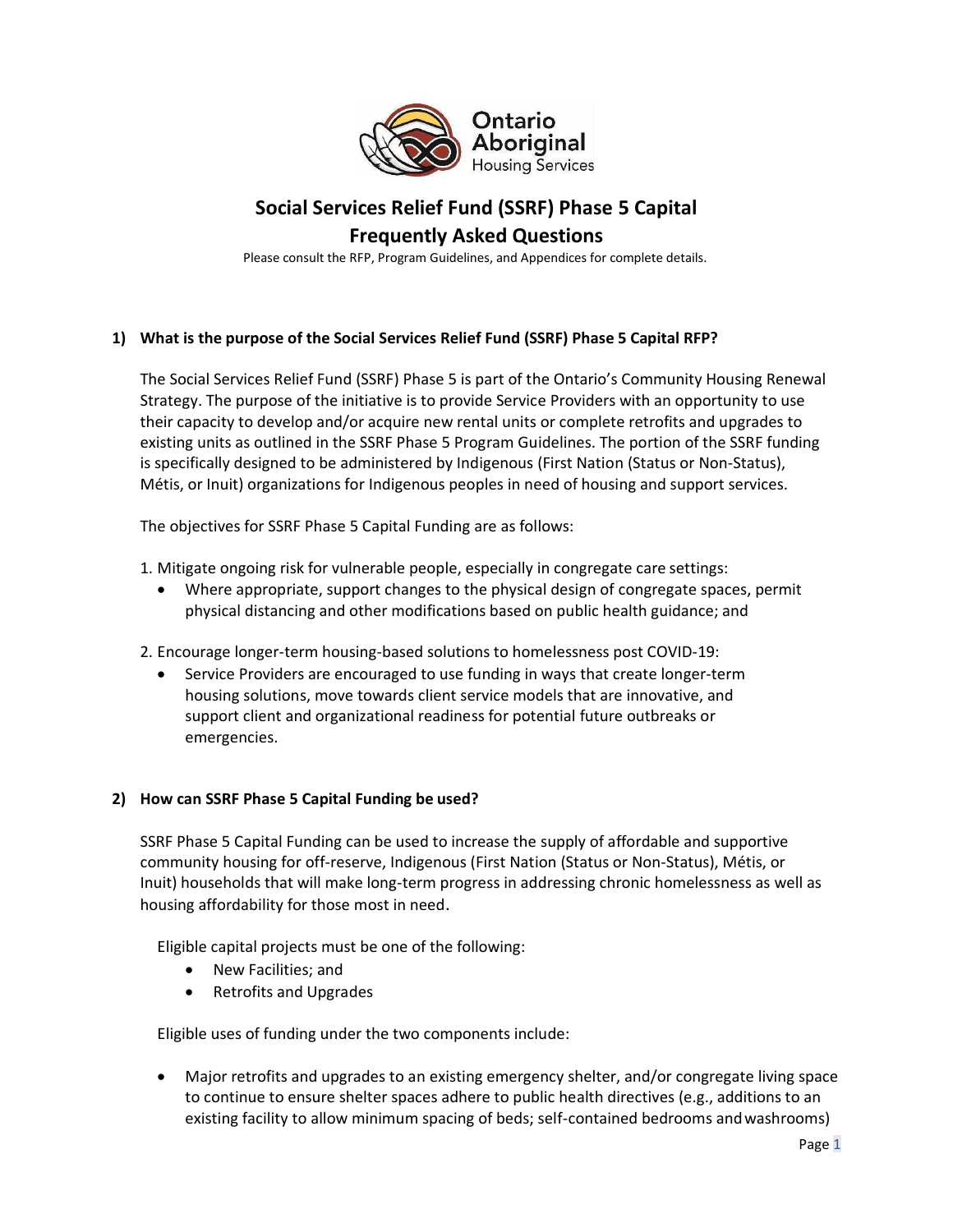and support independent units aligned with more permanent forms of housing where possible. Acquisitions that would be converted/upgraded to provide longer-term housing solutions; and

• Retrofit of existing transitional or supportive housing facility, and/or creating new innovative models of transitional and supportive housing.

Other eligible costs may include labour, applicable taxes, building permits, legal fees, certificates, signage, appraisal fees, inspection fees, drawing and specification and any other costs that the Service Manager deems reasonable and that are agreed to by MMAH.

#### **3) Who can apply for SSRF Phase 5 Capital Funding?**

Indigenous non-profit corporations with a mandate to serve Indigenous peoples and who will use SSRF 5 funding for off-reserve housing.

## **4) If our Capital Funding proposal is comprised of scattered acquisition/rehabilitation project, how do we account for differences in purchase prices and renovation costs?**

Acquisition of rental buildings and where required, rehabilitation of developments that are in danger of being lost to the Capital stock are eligible under this program. You may also submit a proposal to convert non-residential buildings or units to purpose-built rental buildings/units. If you are preparing an acquisition/rehabilitation proposal of this type, then it is expected that your submission will be based on an average. Yes, some units will require more work and others less – if approved, it will depend on what is available in the market, but the project would still be constrained by the approved amount.

#### **5) Are pre-development funds available for capital developments?**

No. Pre-development funds are not available for SSRF. The Canadian Mortgage and Housing Corporation (CMHC) Affordable Housing Centre offers two initiatives to help with proposal development: Seed Funding Program and Proposal Development Funding (PDF). For more information on program guidelines and application forms, please see the attached links:

[http://www.cmhc-schl.gc.ca/en/inpr/afhoce/afhoce/afhoce\\_001.cfm](http://www.cmhc-schl.gc.ca/en/inpr/afhoce/afhoce/afhoce_001.cfm)  [http://www.cmhc-schl.gc.ca/en/inpr/afhoce/afhoce/afhoce\\_002.cfm](http://www.cmhc-schl.gc.ca/en/inpr/afhoce/afhoce/afhoce_002.cfm)

### **6) Our capital development plans are very preliminary – how do we complete some of the detailed sections of the proposal?**

Development approval will be based on construction readiness and ability to meet the program's eligibility criteria. It is essential that all sections are completed in full, and you can demonstrate that your project will be ready to start construction within 90 days of signing a Partnership Agreement. **Your proposal must show that you own land to develop OR you have a firm Agreement of Purchase and Sale for the acquisition of a building. Land must be "ready to go" and zoned appropriately.**

**7) How will Capital Funding be released?**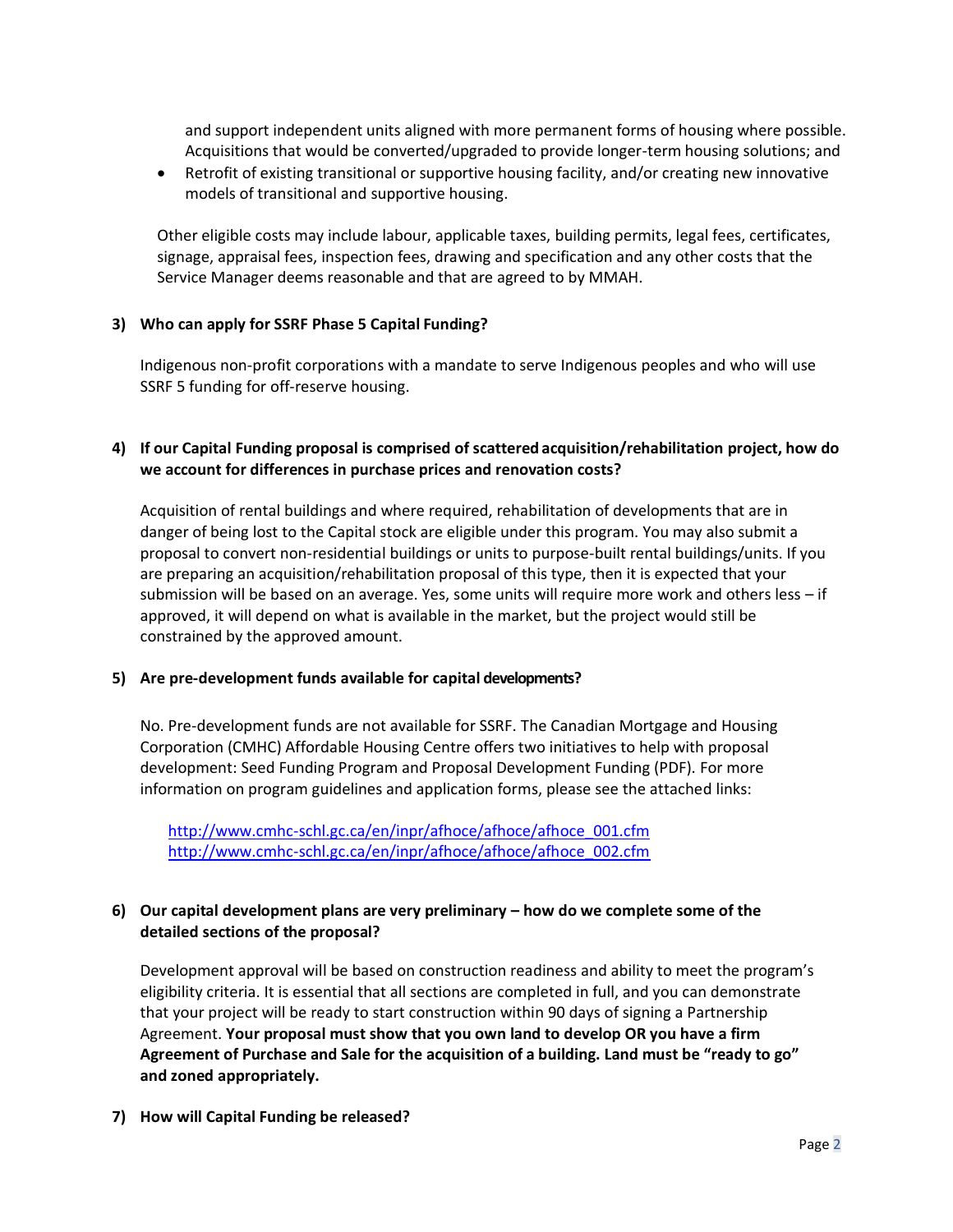## **A. New Facilities:**

For new construction or buildings already owned, Capital Funding will be provided using a payment process based on milestone payments:

- A 50% Milestone payment will be made upon confirmation of registration of security, a signed Partnership Agreement between OAHS and the Service Provider, and a construction agreement that contains a development schedule and payment schedule.
- A 40% Milestone payment will be made after confirmation of structural framing for new construction *or* 50% completion for and rehabilitation projects.
- A final 10% Milestone will be paid after confirmation of occupancy, submission of an Initial Occupancy Report including an updated capital cost statement in a form acceptable by the MMAH.

Funding for acquisition, rehabilitation and/or modular housing will be advanced based on the following instalments:

- Up to 90% following signing of the Partnership Agreement;
	- a. and submission of Agreement of Purchase and Sale for acquisition projects (funding will be advanced within 15 business days of the closing date); or,
	- b. registration of mortgage security or an alternate form of security (modular housing projects) that is acceptable to the ministry.
- Remaining 10% funding upon confirmation of completion and submission of required documentation including registered security.

### **B. Retrofits and Upgrades:**

Funding will be advanced to SPs and based on the following instalments:

- 50 per cent when an executed Partnership Agreement between the IPA and SP and a Registered Charge are submitted and approved by MMAH;
- 40 per cent at confirmation of 50 per cent project completion; and
- 10 per cent at confirmation of final project completion and mortgage registered on title.

### **8) Are Administration fees an eligible submission for Capital Development budgets?**

Yes. Service Providers will be permitted to use up to 1.5% of their approved funding allocation for administration costs.

#### **9) What are the approval timelines?**

| <b>RFP Launch</b>                                  | May 13, 2022     |
|----------------------------------------------------|------------------|
| <b>RFP Closing</b>                                 | July 6, 2022     |
| Independent Proposal Review Committee Meeting      | <b>July 2022</b> |
| <b>OAHS Board Meeting</b>                          | <b>July 2022</b> |
| MMAH reviews and approves OAHS Board               | TBD              |
| recommendations                                    |                  |
| OAHS notifies Service Providers of final decisions | TBD              |